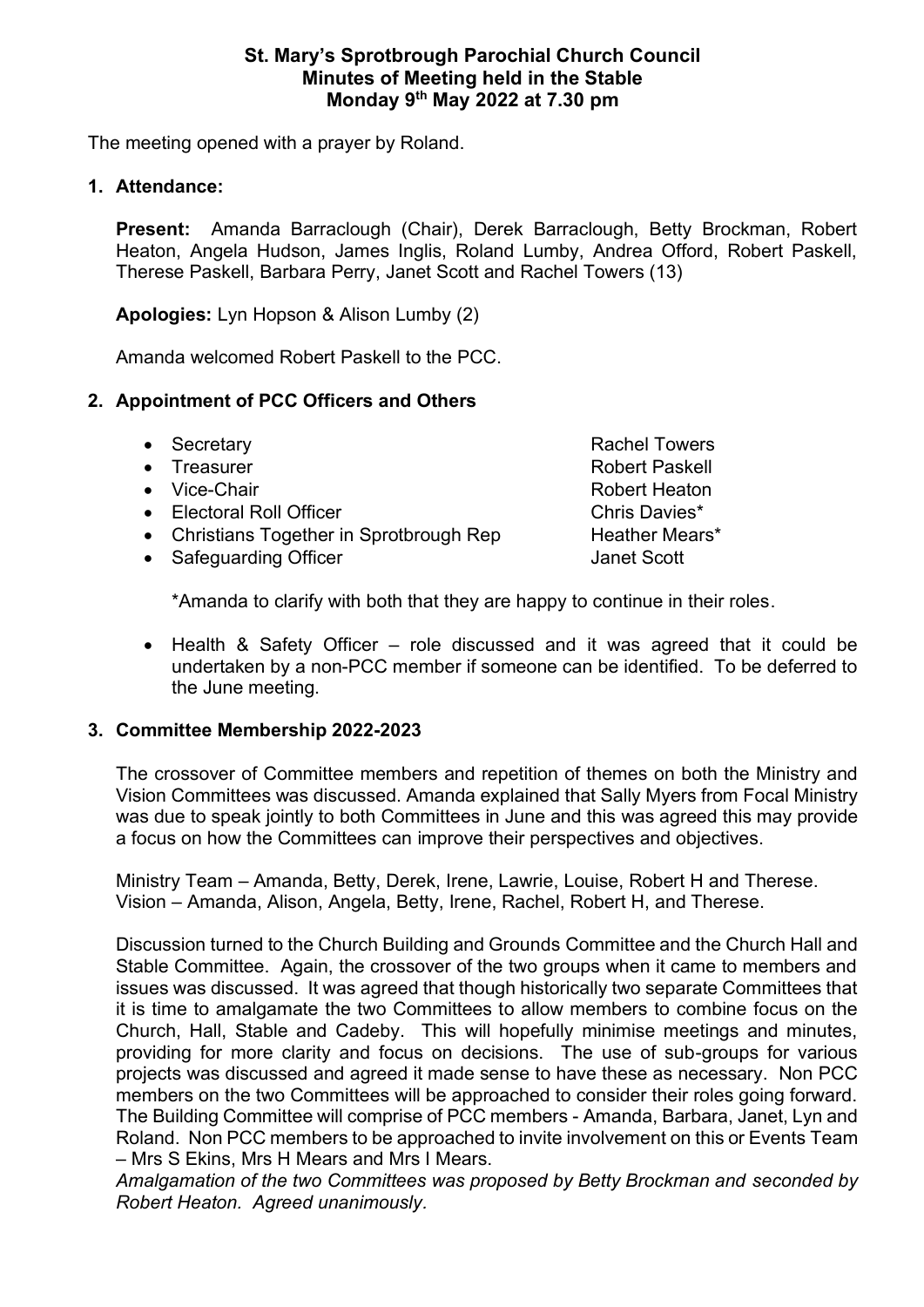The continuance of a Finance Advisory Committee was agreed not to be necessary at this time and James volunteered to support Robert in his role as Treasurer which was agreed to be a good way forward.

Finally, the formation of a new Team for Social Events & Fundraising was discussed and agreed. PCC members Andrea and Derek agreed to take on the setting up of the team and looking for non PCC members to support this initiative.

#### **4. Minutes of APCM(1), APCM(2) and Extraordinary meeting of the new PCC held on 24th April 2022**

**APCM(1)** – No comments so will be presented at the 2023 APCM.

**APCM(2)** – Item 4, line 5, amended by Chair to read 'the anticipated 5 plus years for completion could now take as little as 2 to 3 years'. Revised Minutes will be presented at the 2023 APCM.

**Extraordinary Meeting of the new PCC** - Amended by Chair to reflect that a package of support would be provided to the new Treasurer. *Proposed by Therese Paskell and seconded by Janet Scott. Agreed unanimously by all those present at that meeting.*

## **5. Approval of the Minutes of 11th April 2022**

**Amendments** – Apologies had been received by Therese and therefore noted as not absent. Item 12, line 2, amended by Rachel and initialled by Roland (Chair of 11<sup>th</sup> meeting) to read '(5 hours pw for a trial period of 12 months to be reviewed 6 monthly)'. *Proposed by Derek Barraclough and seconded by Janet Scott. Agreed unanimously by all those present at that meeting.* Minutes signed by Roland.

#### **6. Matters Arising**

- **Memorial Plaques**  Roland continuing to chase for update on proposed amendment.
- **SMITE** Derek confirmed that the Cadeby Churchyard was tided/cleared and the aim of the team is to seed the banking with wildflowers and grass the top. There is now space for another row of graves. It was agreed that re-establishment of links with Cadeby's local preservation group would be sought. Roger Offord was thanked by all members for his role in organising the team so effectively.
- **Publication of Minutes** The discussion of the publication of the PCC Minutes on the Church website was briefly discussed and agreed that personal information pertinent to paid roles and similar can be redacted as necessary after due consideration with members.

#### **7. Redevelopment Project Progress – Update**

Roland provided an overview on the estimated costs of relocating the current sound system, necessary cabling to provide for internal Wi-Fi and the logistics of discussing options with internet providers. The figure in the region of £6,200 inc VAT was tabled and thought to be reasonable when considering the cost for putting the system in initially had been higher. However, the costs will in all probability rise when external cabling has to be provided for the internet by the chosen supplier. Discussion turned to the Faculty approval and the requirement of providing details of chairs and tables. Manufacturers are to be approached to provide samples. It was also noted that Bridgetts have requested a full specification from our architect.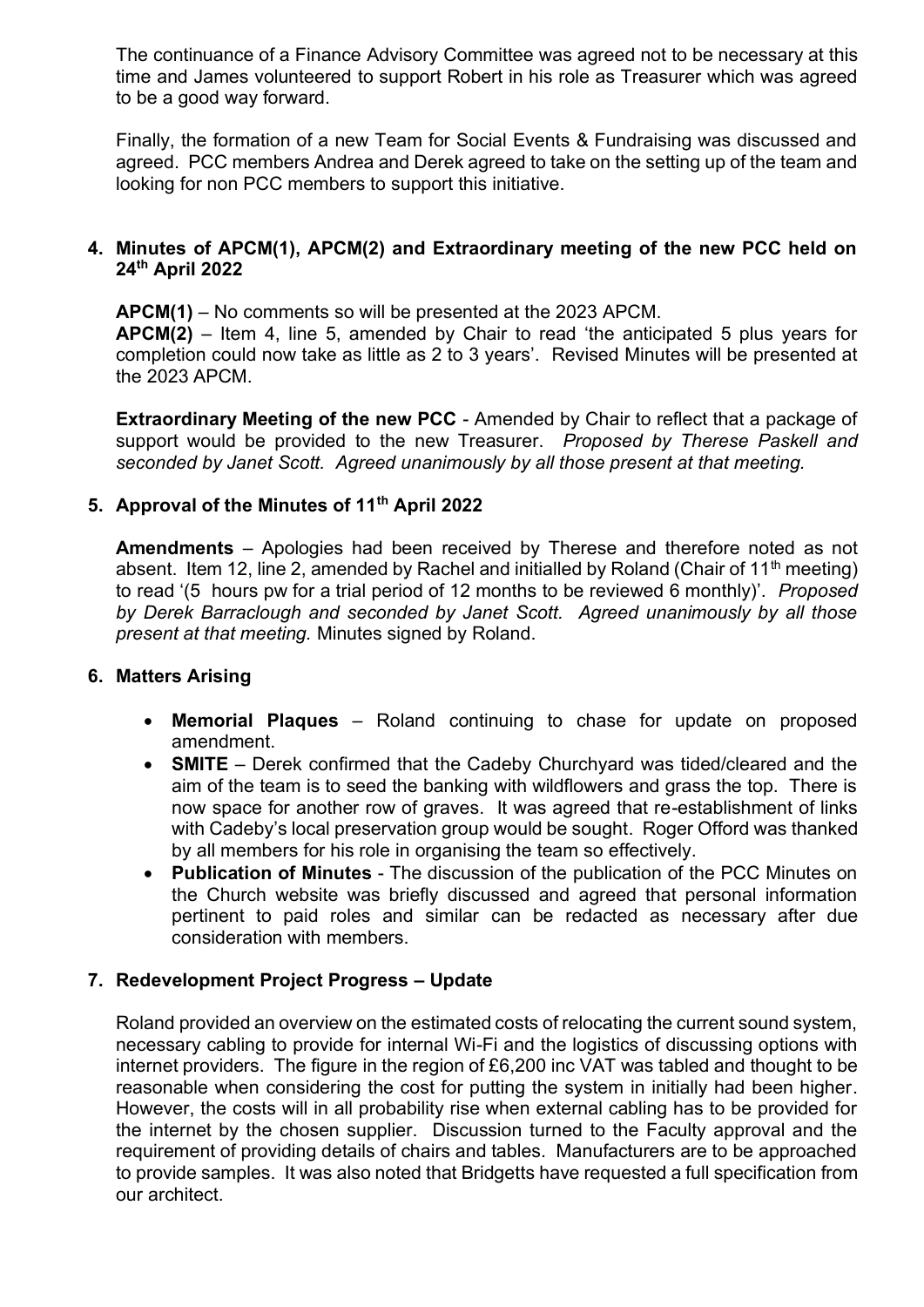Derek requested that Faculty approval of removing the pews temporarily to provide the identified space to be clear, so people could see the benefit of the requisite area on a practical level, be chased up.

## **8. Harpham Company**

Amanda met Olivia Harpham to discuss the potential use of the Stable in conjunction with their Tenancy of the Barn on a Thursday and Saturday for a total of 6 hours over the two days from the beginning of September. The hire fee of £12.50 per hour was agreed. With the increase use of the Stable being discussed it was agreed the engagement of the commercial cleaning team should be considered.

### **9. Danum Homecare**

A letter to Danum Homecare confirming that the PCC would allow employees to use the Hall car park as necessary during the week 9am-4pm, on expectation that a donation to the Church be made, was discussed after it had been used by the company to support their retrospective planning application with the DMBC for use of a residential property as an office. It was brought to the PCC's notice by local residents who object to the planning application. On behalf of the PCC Amanda qualified with the business owner that our letter was not provided in order to support any planning application and should be withdrawn from the said application. Amanda also posted on the planning application portal that the PCC remains impartial when it comes to the application.

## **10.Christians Together – Platinum Jubilee**

The joint promotion of the Big Jubilee Lunch with the SMC is proving successful and tickets are moving well. There is to be a 'time capsule' to mark the event again and community bodies/schools etc are being invited by St Mary's and SMC to take part, the capsule will be buried in St Mary's and the Archdeacon has given his approval. Consideration is to be given to what St Mary's contribution will be. Amanda briefly discussed the intention of St Mary's to hold a craft session in Church on Saturday  $4<sup>th</sup>$  June for children to 'Create a Crown'. Volunteers to be sought.

#### **11.Treasurer's Report**

Robert discussed his intention to meet with the outgoing Treasurer for a handover. He welcomes the support of James and consideration is to be given to streamlining the day to day issues and how technology and accounting software can help. It was agreed that a meeting between parties who actually played a role with monies being paid to PCC namely Roland, James and Rachel and practicalities such as banking, purchasing using a credit card etc will be held after the meeting with the previous Treasurer has taken place. Amanda thanked Robert for agreeing to take on the role with the caveat that he would be provided with the necessary support by all the PCC.

## **12.Social Events & Fundraising Team**

See Item 3 Committee Membership 2022-2023.

## **13.St Peter's College – Admin Course Update**

After undertaking eight of the ten modules, completing the first assignment and undertaking a visit to another Church's admin office, Rachel explained that she had withdrawn from the course. She briefly explained that the course was dated and time consuming and of little practical benefit. However, Rachel enjoyed the theological aspects of the course and will